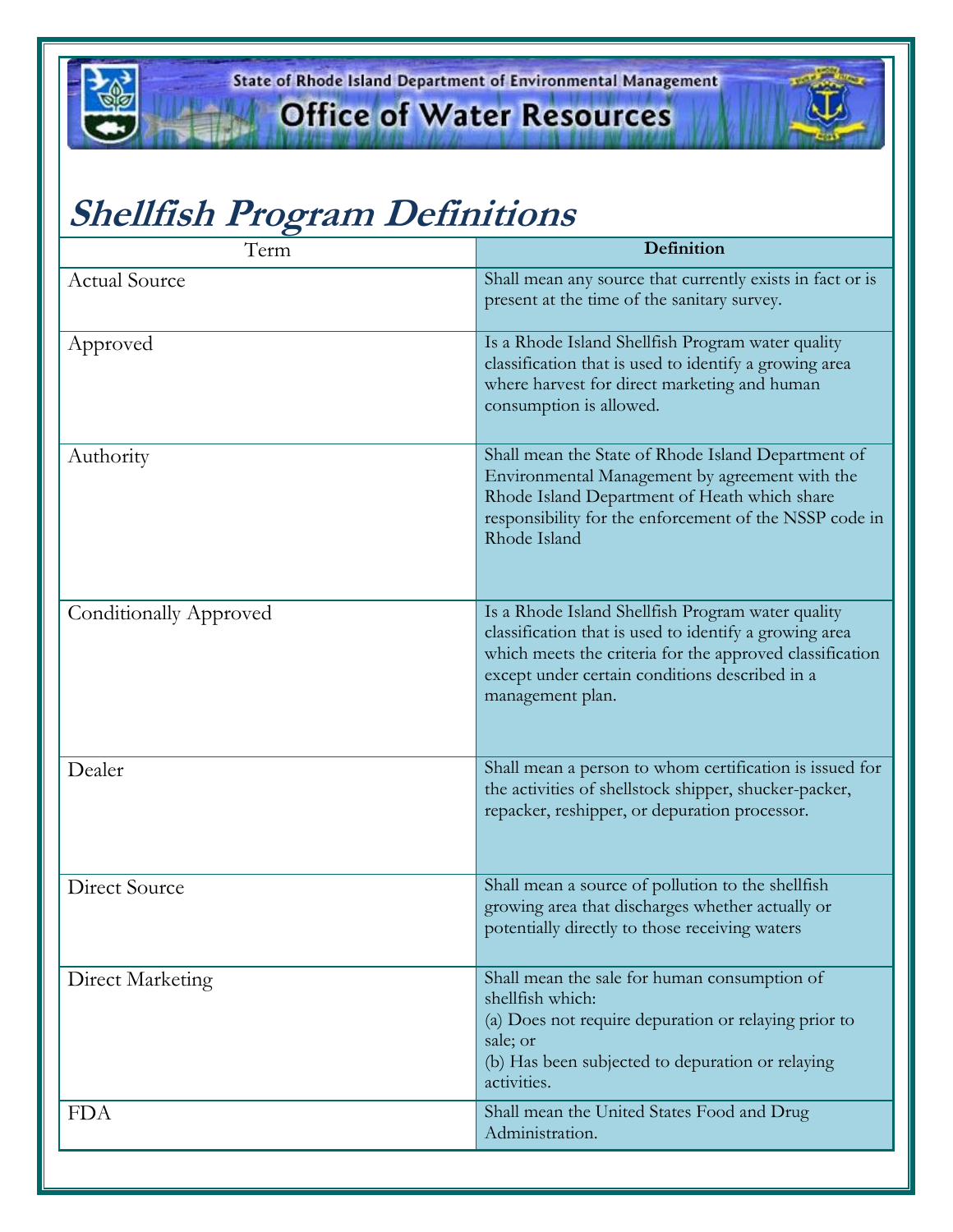| Fecal Coliform                                              | Shall mean that portion of the coliform group which<br>will produce gas from lactose in an EC or A-1 multiple<br>tube procedure liquid medium within 24 $(\pm 2)$ hours in<br>a water bath maintained at 112 °Fahrenheit (44.5 $\pm$ 0.2<br>° Centigrade).                                                                                                                                                                                                                                     |
|-------------------------------------------------------------|------------------------------------------------------------------------------------------------------------------------------------------------------------------------------------------------------------------------------------------------------------------------------------------------------------------------------------------------------------------------------------------------------------------------------------------------------------------------------------------------|
| Geometric Mean                                              | Shall mean the antilog (base 10) of the arithmetic mean<br>of the sample result logarithm (base 10).                                                                                                                                                                                                                                                                                                                                                                                           |
| Growing Area                                                | A saltwater body of the state of Rhode Island that has<br>been delineated and assessed as to its ability to support<br>or has the potential to support the propagation of<br>shellstock by natural or artificial means.                                                                                                                                                                                                                                                                        |
| Harvest                                                     | Shall mean the act of removing shellstock from<br>growing areas and its placement on or in a manmade<br>conveyance or other means of transport.                                                                                                                                                                                                                                                                                                                                                |
| Harvester                                                   | Shall mean a person who takes shellstock by any means<br>from a growing area.                                                                                                                                                                                                                                                                                                                                                                                                                  |
| Harvester Education<br><b>Under Construction</b>            | Under construction<br>A program to educate shellfish harvesters on issues<br>related to safe shellfish harvesting principles and<br>practices.                                                                                                                                                                                                                                                                                                                                                 |
| <b>Indirect Source</b>                                      | Shall mean a pollution source that may actually or<br>potentially impact the shellfish growing area receiving<br>waters in a non-direct way, i.e. overland, via a<br>secondary conveyance or by nature of its source such<br>as deposition or rainfall.                                                                                                                                                                                                                                        |
| Interstate Certified Shellfish Shippers List<br>(ICSSI)     | Shall mean an FDA publication of shellfish dealers,<br>domestic and foreign, who have been certified by a<br>state or foreign Authority as meeting the public health<br>control measures specified in the NSSP Ordinance.                                                                                                                                                                                                                                                                      |
| <b>Interstate Shellfish Sanitation Conference</b><br>(ISSC) | Shall mean the organization which consists of agencies<br>from shellfish producing and receiving States, FDA,<br>the shellfish industry, the National Marine Fisheries<br>Service of the United States, Department of<br>Commerce, and the EPA. The ISSC provides the<br>formal structure wherein Rhode Island regulatory<br>authorities i.e., RIDEM and RIDOH, with FDA<br>concurrence, can establish updated guidelines and<br>procedures for sanitary control of the shellfish<br>industry. |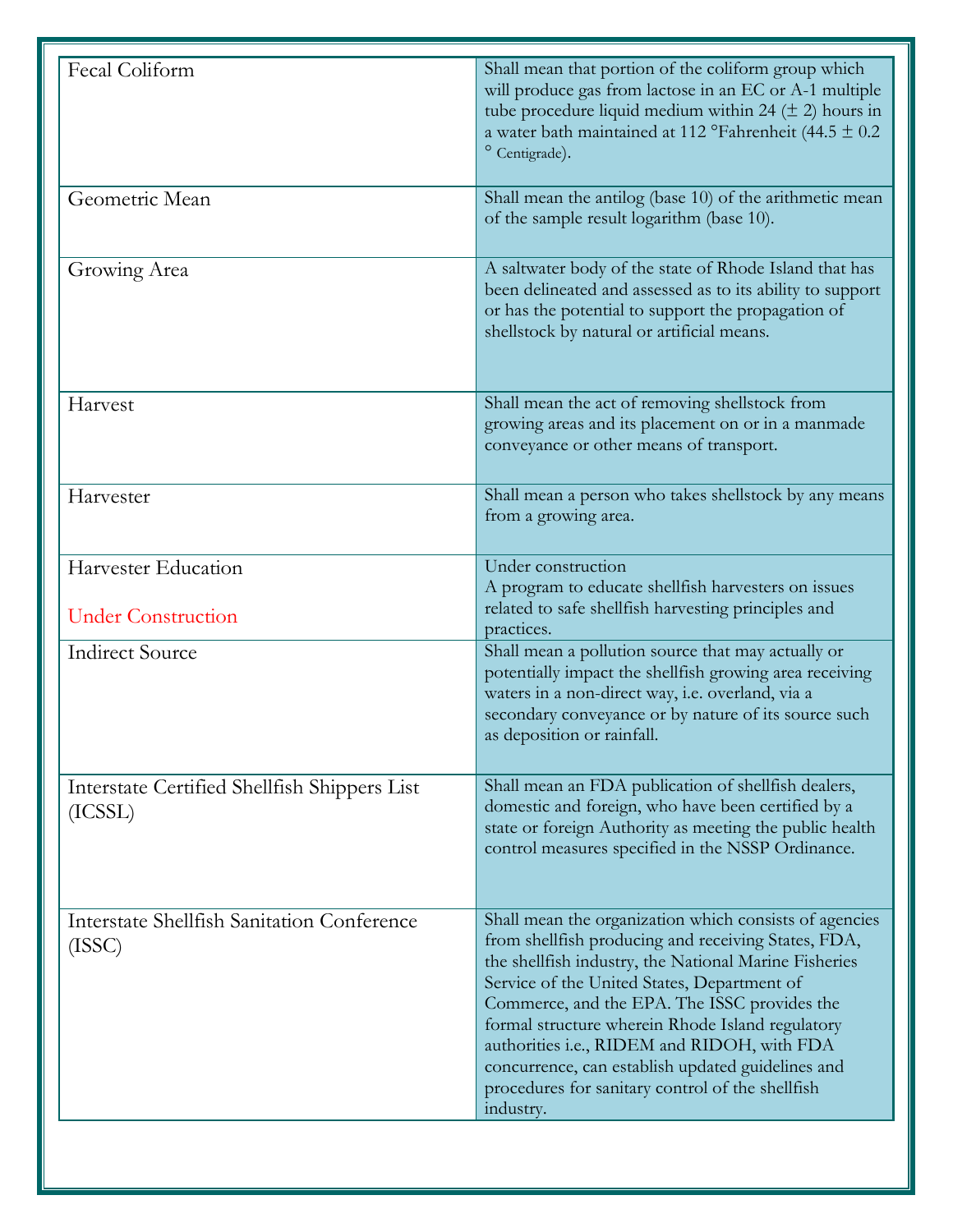| License                                                            | Shall mean the document issued by the Authority to a<br>person to harvest or transport shellstock for<br>commercial sale. [In those States issuing permits as<br>opposed to licenses, the term license would be<br>replaced with the term "permit" which would be<br>defined the same as "license".]         |
|--------------------------------------------------------------------|--------------------------------------------------------------------------------------------------------------------------------------------------------------------------------------------------------------------------------------------------------------------------------------------------------------|
| Marina                                                             | Shall mean any water area with a structure (docks,<br>basin, floating docks, etc.) which is:<br>(a) Used for docking or otherwise mooring vessels; and<br>(b) Constructed to provide temporary or permanent<br>docking space for more than ten boats.                                                        |
| MPN (Most Probable Number)                                         | Shall mean a statistical estimate of the number of<br>bacteria per unit volume and is determined from the<br>number of positive results in a series of fermentation<br>tubes                                                                                                                                 |
| Marine Sanitation Device                                           | Recreational boats are not required to be equipped<br>with a toilet, but if they are, the Marine Sanitation                                                                                                                                                                                                  |
| <b>See Pump Out Page for more information</b>                      | Device (MSD) must be Coast Guard approved,<br>designed either to hold sewage for shore-based<br>disposal or to treat the sewage prior to discharge. If the<br>boat operates only in a No Discharge Zone only a<br>Type III MSDs that holds all septic waste is allowed.                                      |
| National Shellfish Sanitation Program (NSSP)                       | Shall mean the cooperative State-FDA-Industry<br>program for the sanitary control of shellfish that is<br>adequate to ensure that the shellfish produced in<br>accordance with these guidelines will be safe and<br>sanitary.                                                                                |
| No Discharge Area<br><b>See Pump Out Page for more information</b> | The Rhode Island waters include territorial seas within<br>three miles of shore, including all of Narragansett Bay.<br>A No Discharge Area is a designated body of water in<br>which the discharge of treated and untreated boat<br>sewage is prohibited (this does not include greywater<br>or sink water). |
| Open Water Aquaculture                                             | Shall mean the cultivation of bivalve shellfish in natural<br>shellfish growing areas.                                                                                                                                                                                                                       |
| Point Source                                                       | Shall mean any discernible, confined and discrete<br>conveyance including any pipe, ditch, channel, tunnel<br>or conduit that carries pollution.                                                                                                                                                             |
| Poisonous or Deleterious Substance                                 | Means a toxic substance occurring naturally or added<br>to the environment for which a regulatory tolerance<br>limit or action level has been established in shellfish to<br>protect public health                                                                                                           |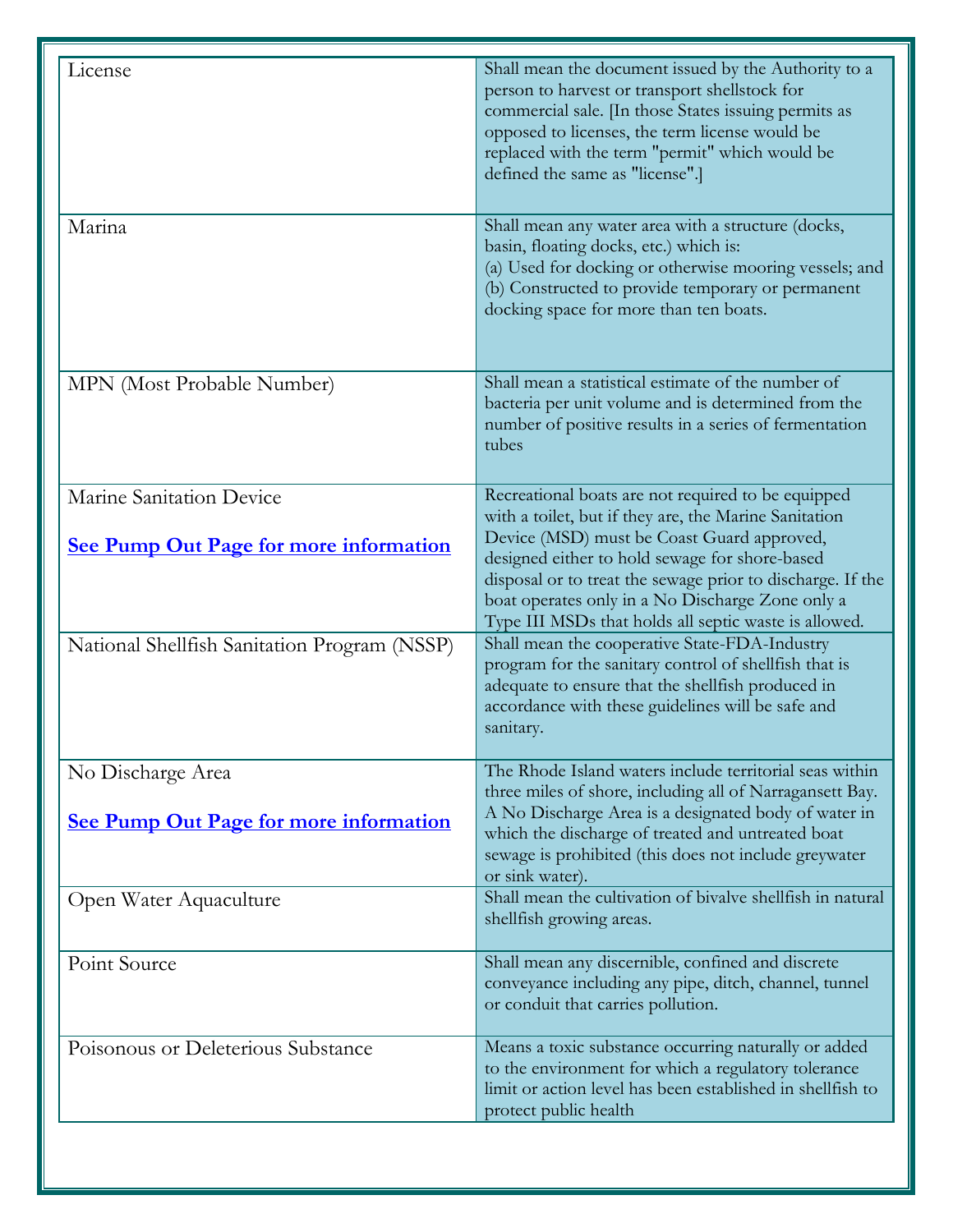| Potential Source                                           | Shall mean any source that may currently exist in fact<br>but is not impacting the receiving waters at the time of<br>the sanitary survey. i.e. a drainage pipe that is not<br>flowing at the time of inspection but has the potential<br>to convey storm water under certain conditions.                                                                                                                                    |
|------------------------------------------------------------|------------------------------------------------------------------------------------------------------------------------------------------------------------------------------------------------------------------------------------------------------------------------------------------------------------------------------------------------------------------------------------------------------------------------------|
| Prohibited                                                 | Shall mean a classification used to identify a growing<br>area where the harvest of shellstock for any purpose,<br>except depletion or gathering of seed for aquaculture,<br>is not permitted.                                                                                                                                                                                                                               |
| Pump Outs<br><b>See Pump Out Page for more information</b> | Marine pump out facilities whether dock side or<br>contained on a pump out boat and made available to<br>all recreational boaters for the emptying of on vessel<br>holding tanks (Type III MSDs) of septic waste.                                                                                                                                                                                                            |
| Raw                                                        | Shall mean shellfish that have not been thermally<br>processed:<br>(a) to an internal temperature of 145 $\degree$ Fahrenheit or<br>greater for 15 seconds (or equivalent); or<br>(b) altering the organoleptic characteristics.                                                                                                                                                                                             |
| Relay                                                      | Shall mean to transfer shellstock from a growing area<br>classified as restricted or conditionally restricted to a<br>growing area classified as approved or conditionally<br>approved for the purpose of reducing pathogens as<br>measured by the coliform indicator group or<br>poisonous or deleterious substances that may be<br>present in the shellstock by using the ambient<br>environment as the treatment process. |
| Remote status                                              | Shall mean a designation applied to a shellfish growing<br>area that has no human habitation and is not impacted<br>by any actual or potential pollution sources.                                                                                                                                                                                                                                                            |
| <b>Restricted Areas</b>                                    | Is a Rhode Island Shellfish Program water quality<br>classification used to identify a growing area where<br>harvesting shall be by special license and the shellstock,<br>following harvest, is subjected to a suitable and<br>effective treatment process through relaying or<br>depuration.                                                                                                                               |
| Sanitary Survey                                            | Shall mean the written evaluation report of all<br>environmental factors, including actual and potential<br>pollution sources, which have a bearing on the water<br>quality in a shellfish growing area.                                                                                                                                                                                                                     |
| Shall                                                      | Means mandatory and required.                                                                                                                                                                                                                                                                                                                                                                                                |